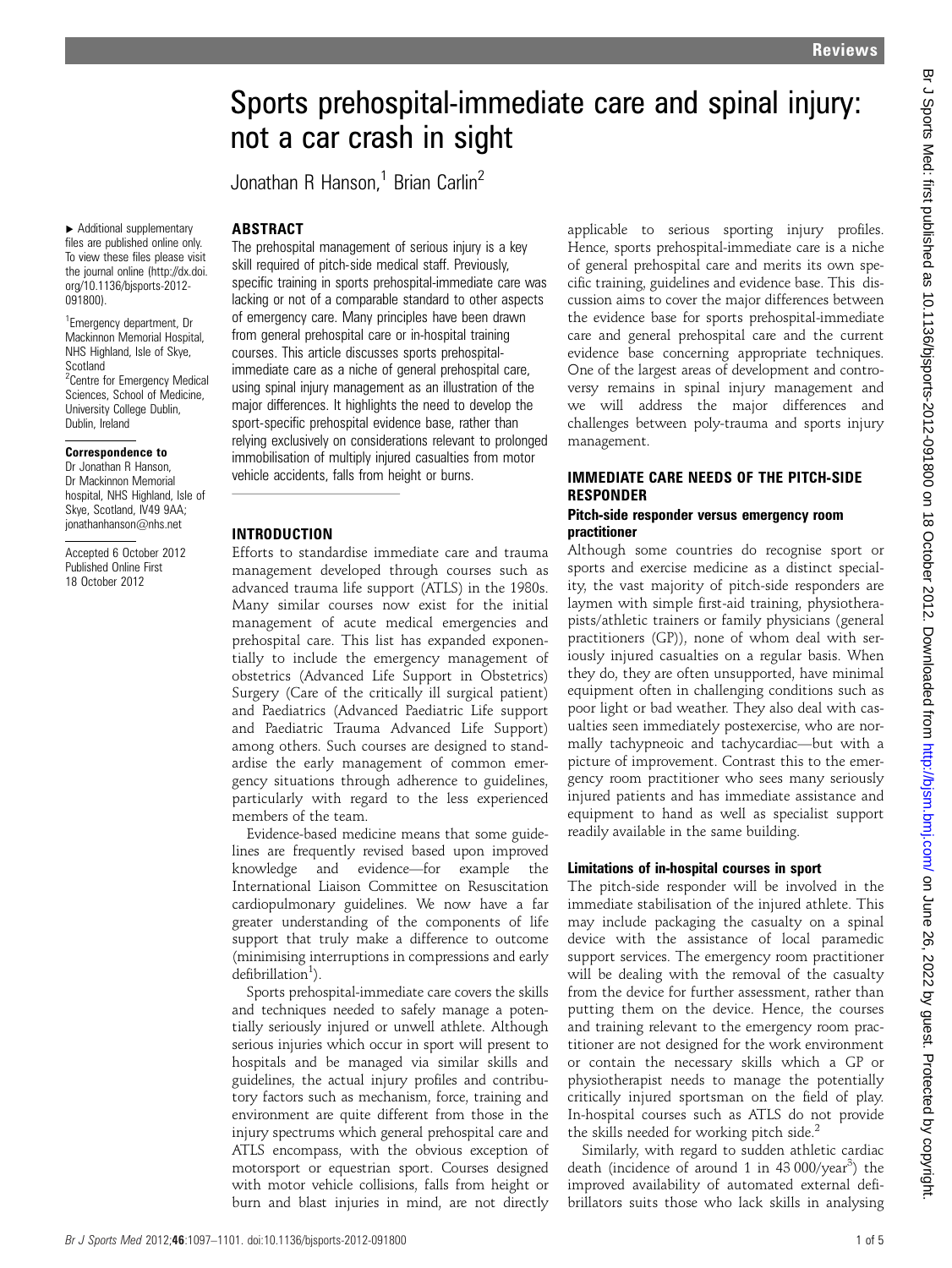cardiac rhythm and lack familiarity with intravenous access and drugs. Yet the major in-hospital resuscitation courses such as Advanced Cardiac Life Support (ACLS) or Advanced Life Support cover other areas such as pacing or periarrest arrhythmias, none of which is relevant to the pitch-side medic.

### Strengths and weaknesses of general prehospital-care courses in sport

General prehospital qualifications such as the Pre-Hospital Emergency Care Certificate (PHECC) are designed to improve the local immediate care response to accidents, often by family physicians in rural areas. They also standardise prehospital-care skills among those who frequently respond and work in the prehospital environment. Hence, the target group for this course better reflects the background of the pitch-side responders. However the injury spectrum for which the course is designed reflects relatively high velocity polytrauma such as motor-vehicle accidents with tissue loss and a higher likelihood of requiring invasive intervention. Skills such as endotracheal intubation, or open thoracostomy are of less relevance and inappropriate for pitch-side responders.

Spinal handling and packaging skills are a crucial component of both prehospital-care training and sports-immediate care, but for various reasons provoke controversy and wide regional variation of 'best practice' in terms of techniques and equipment.

# SPINAL INJURY IN GENERAL PREHOSPITAL CARE VERSUS SPORTS-IMMEDIATE CARE

# Preextrication considerations

Multiple-injured casualties are scored via injury severity scores as a predictor of mortality. Compared with complex polytrauma from high-velocity injuries, the majority of sporting serious injury is of a low severity score. Cervical spine injury is associated with high-injury severity scores in blunt trauma, but in lower-velocity trauma (such as may be seen in sport) the risk of spinal injury is not related to the actual force of collision to the head or neck, but rather to whether the athlete falls or not after the assault.<sup>4</sup> The typical prehospital-potential spinal injury patient may have the added difficulties of:

- 1. Multiple injuries
- 2. High-velocity trauma
- 3. Complex extrication from entrapment
- 4. Multiple casualties
- 5. Hazardous uncontrolled environment such as a motorway.

All of these will influence the speed, choice of equipment and techniques for extrication and spinal immobilisation.

#### On-field considerations

With the exception of motor and equestrian sports, injury data from field or team sports rarely show any of the above, although in head injuries it is not uncommon to have two unconscious sporting casualties. The typical hazards of the on-field environment may be limited to weather and ongoing match play, all of which are usually of lower risk and controllable as opposed to risk of explosions or oncoming vehicles.

Hence the factors that influence the choice of equipment and techniques are different in terms of rescuer experience and casualty environment, and so it is important to consider the individual working environment and sport when deciding on the most appropriate equipment and technique.

#### Extrication and postextrication considerations

A further area where there is a fundamental difference in spinal management between general prehospital and sports-immediate

care is the speed of response of the immediate-care practitioner. In sport it is truly immediate, the mechanism may be directly witnessed and a response will usually be possible within seconds. This is not the case with general prehospital care where there will inevitably be a delay between the incident occurring and an emergency-response vehicle or ambulance arriving. With regard to spinal care and the need for immobilisation, this is relevant to the application of guidelines based upon whether the casualty is unconscious or not on arrival of the rescuer. If a casualty remains unconscious after a few minutes, this is obviously significant, but in fact the majority of sporting loss of consciousness seen by pitch-side responders is much more transient. Some will be deemed to have a Glasgow Coma Scale of 15 on the pitch and skilled staff may be able to 'clear' the cervical spine on-field and walk off rather than need to be immobilised.

Similarly, all casualties from the prehospital environment who undergo spinal immobilisation will remain packaged until arrival at an emergency department. This is not the case with sports immediate care cases, where match day situations with experienced medical support with transient loss of consciousness as the precautionary indication for immobilisation, many can be clinically cleared of serious cervical spine injury and removed from the device at the ground. Hence, considerations such as pressure problems from prolonged immobilisation on rigid spinal devices are less relevant.<sup>5</sup>

# EVIDENCE-BASED SPINAL HANDLING TECHNIQUES

Traditional techniques such as log rolling, semirigid collars and long-spine boards have recently being challenged on the grounds of increasing segmental spinal motion and the risk of complications from local pressure<sup>5</sup> or raised intracranial pressure from tight fitting collars.<sup>6</sup> Similarly, the evidence on which some of those challenges are being made is being questioned<sup>7</sup> particularly in terms of cadaveric models. Hauswald describes cadaveric simulation of catastrophic spinal injury as a poor comparison with the in vivo situation due to rigour mortis producing abnormally 'stiff' healthy levels. Also the lack of oedema and swelling from an artificially induced penetrating transection produces an unrealisticically hypermobile injured segment<sup> $\prime$ </sup> in contrast to the swelling and oedema within an injured spinal level and enveloping soft tissues producing hypomobility at the injured site. He also argues that traumatic cervical spinal injuries are either minor or catastrophic and of the 1–2% which sit somewhere in between (all causes), the vast majority are stable injuries where casualty handling during rescue cannot produce a sufficient force to convert them to a catastrophic cord injury. Such forces will never be reproduced during a sporting extrication and the increased stiffness related to swelling and bleeding at the injured level are postulated as a reason for a rethink of the current management of prehospital-spinal care, arguing that the benefits of traditional spinal immobilisation are minimal but the potential complications from equipment are unfavourable. Historical theories about the link between spinal injuries and unconsciousness are also being challenged with head injury failing to be an independent risk factor for spinal injury over suspicious mechanism.<sup>8</sup>

Various techniques for controlling the head and cervical spine while performing spinal packaging are described in the literature.

- ▸ Manual inline stabilisation (head squeeze)
- Trap squeeze
- Log roll
- Lift-and-slide technique
- High aim in endangered spine (H.A.in.E.S recovery position) The head squeeze reflects the common manual inline stabil-
- isation or  $MILS<sup>2</sup>$  that is a fundamental part of ATLS and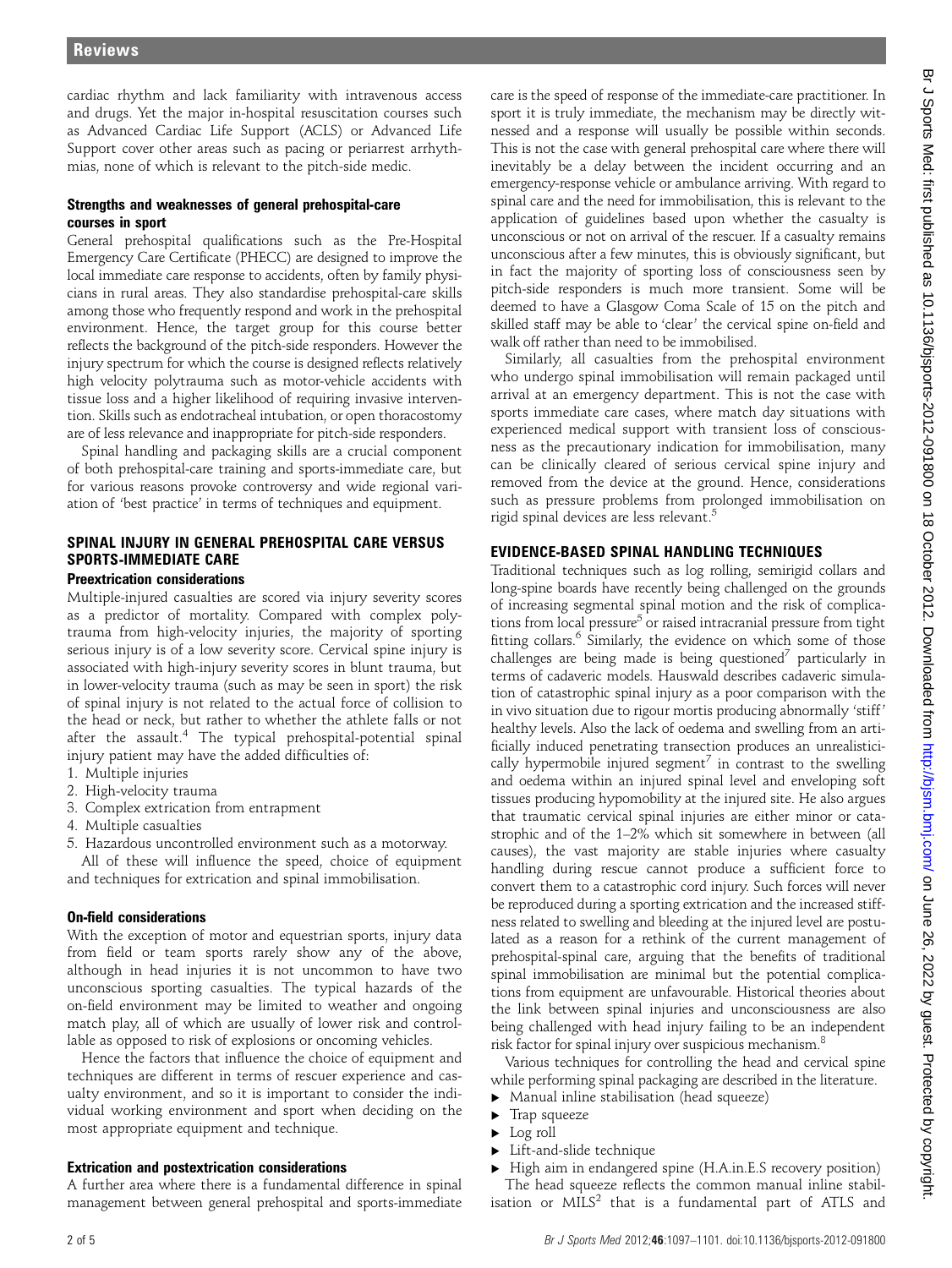prehospital care teaching. It involves simply kneeling or lying behind the casualty and placing a hand over either side of the head to protect the region from movement or accidental contact. The 'trap squeeze $9'$  is similar but involves placing the hands either side of the root of the neck and gripping the trapezius so that the head lies between the forearms. A log  $roll<sup>10</sup>$  involves a controlled manoeuvre to keep the cervical spine in line while rolling the casualty onto their side to allow positioning on a spinal device. Rather than rolling, the lift-and-slide<sup>10</sup> technique involves lifting a supine casualty vertically off the ground a few centimetres and sliding the device underneath them, this avoiding any roll. The high arm in endangered spine manoeuvre involves using an extended arm to support the head during rolling or in a recovery position, thus producing less downward lateral flexion.<sup>11</sup>

The majority of evidence related to spinal handling in sport relates to low numbers and is experimental. The literature suggests that the lift-and-slide technique produces least movement in the cervical spine with lateral flexion and that rotation a particular concern with a head squeeze and log roll combination. However, the lift-and-slide technique is only applicable to supine casualties, and yet anecdotal (You Tube) and injury surveillance reviews suggest that unconscious athletes fall in many positions and so will require rolling. A review by Mobbs, which concludes that the avoidance of the log roll and use of split devices or the lift-and-slide technique is preferable also concedes that prone casualties still need to be log rolled onto a device.<sup>12</sup> As sporting casualties fall in a host of positions, the log roll remains a key skill in pitch-side immediate care (figure 1).

The majority of traumatic loss of consciousness in sport occurs at low speed and athletes collapse depending on the posture at the time of impact. Contrast this to general prehospital care situations where unconscious casualties may travel through the air at considerable speed after being ejected from a vehicle and will have sufficient momentum to roll and ultimately come to rest subject to the physics of the centre of mass and centre of gravity. Not surprisingly in man, the mass of the spine and posterior musculature result in centres of gravity and mass which lie posteriorly and ejected rolling casualties often end up in the supine position.

Furthermore, the lift-and-slide technique depends on rescuers gripping sports clothing to perform the lift. With modern 'performance' compression clothing often worn in sports the techniques may not be applicable to all sports. Those with large protective equipment may be easier to lift. The H.A.in.E.S. manoeuvre uses an extended arm at the shoulder to buttress the lateral flexion of the head and cervical spine during log



**Figure 1** Prone log roll training. The state of the state of the poor model.<sup>7</sup>

rolling. Although logic suggests that the ideal minimum spinal movements during handling are as low as possible there is no evidence for absolute measurements despite studies referring to minimum desired movement. We simply do not know 'how much is too much?'

A further general prehospital care argument against the log roll relates to disruption of haematomas in a fractured pelvis or significant visceral injury.<sup>5</sup> However pelvic ring disruption would be a very rare injury in most sports and due to the speed of response of the pitch-side practitioner, haematomas would be unlikely to have had time developed during pitch-side handling

In conclusion, the evidence favouring particular spinal handling techniques in sport remains weak and laboratory studies do not address practical challenges such as sports clothing, the common position of casualty at rescue or establish a scientific threshold for clinically relevant safe cervical movement. From a practical perspective it would be elegant to choose techniques which cause as little lateral flexion or rotation as possible relative to the position in which the player is lying. Hence, if supine, avoiding a log roll is preferable and either a lift-and-slide (depending on clothing) or scoop-to-board technique would be preferable. In an emergency such as vomiting, using the H.A.in. E.S manoeuvre<sup>11</sup> to reduce downward lateral flexion would be preferable to a standard roll.

#### Clearing the cervical spine on field

Decisions about whether to spinally immobilise a casualty or whether the immobilisation can be removed in hospital depends upon a series of evidence-based guidelines (Nexus<sup>13</sup> or Canadian  $C$ -spine<sup>13</sup> guidelines). These are designed around the mechanism of injury (falls from height, expelled from vehicle), the pattern of injury (distracting injuries, injury above the clavicle) and the clinical state of the patient (GCS, neck tenderness and distal neurological symptoms). Only some of the variables considered are likely in sport and often the specifics of the mechanism within sport may go unnoticed. Although the Nexus or Canadian C-spine guidelines are useful, they are only partially relevant to pitch-side work.

#### Choice of spinal equipment in sport

Further geographical variation exists as to the optimum spinal extrication device. From a sports perspective the common presentation in which we spinally immobilise a casualty would be a transient loss of consciousness in which we cannot rule out cervical spine injury, although other injury patterns do exist. Classical spinal immobilisation consists of semirigid collar, blocks and straps on a supportive device—the so called 'triple immobilisation'. Although sports providers may practice spinal immobilisation techniques regularly, the likelihood is that they will use their skills infrequently over a season. With retention of practical skills such as cardio-pulmonary resuscitation (CPR) being shown to fall by  $86\%$  at 1 year,<sup>13</sup> familiarity with equipment, guidelines and practice are a crucial part of performing a skill correctly. Hence, while regular practitioners such as ambulance staff may improvise with devices for triple immobilisation for example, using bags of fluid and sports tape, the infrequent practitioner should use only dedicated equipment.

Semirigid collars are, however, not without their own controversy with studies suggesting that they may offer little protection from excessive intersegmental motion of the cervical spine in stable or unstable vertebral columns.<sup>6</sup> This is despite various designs and styles. The cadaveric model on which many of these studies are based have, however, been challenged as a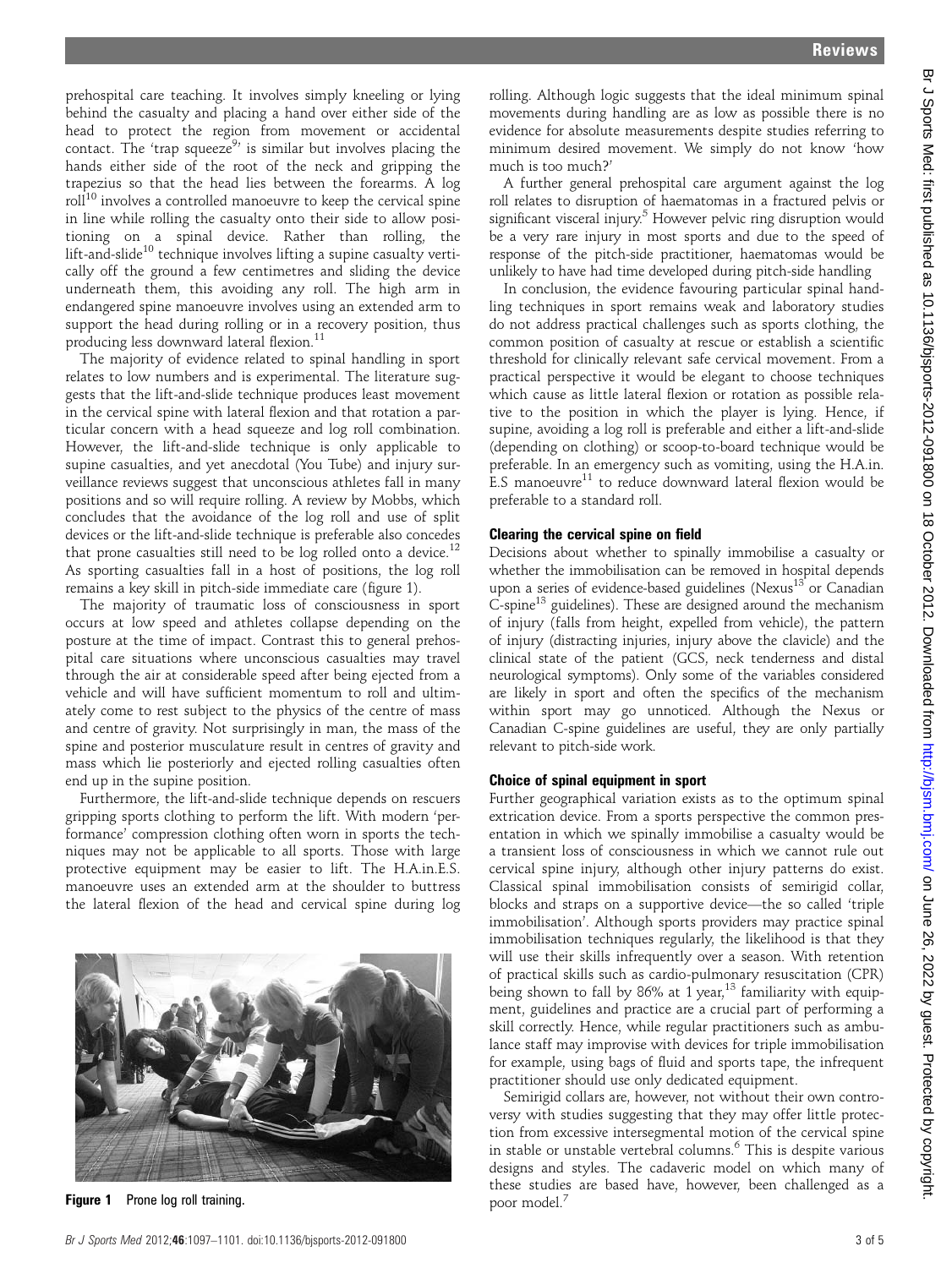# IMMEDIATE CARE PLANNING LARGE VERSUS SMALL POPULATION

Athletes do not fit the mould of everyday people. Depending on the particular sport, a large proportion of athletes may be taller, wider, heavier or distorted by protective equipment than the statistics for the general public. Although bariatric equipment is available for the morbidly obese, abdominal girth is not usually the challenges of handling large athletes.

In terms of the ergonomics of a device, the emergency medical services use equipment covering the anthropometrics of the general population and cover SDs from the mean in a normal distribution. Pitch-side responders will have different anthropometrics and may deliberately plan devices and techniques to cope with those out with the normal range. Obviously, there needs to be co-operation with the ambulance service over equipment compatibility, but a significant proportion of match day incidents do not leave the stadia and are clinically cleared on site (figure 2).

# STRENGTHS AND WEAKNESSES OF VARIOUS SPINAL EXTRICATION DEVICES

# Long spine board

The traditional spinal immobilisation device is simply a flat board which can have an attached dedicated triple immobilisation system. Most devices cover up to 2 m and come in various widths and thicknesses. It is versatile and can be used for rapid take downs of standing or sitting casualties as well as prone, supine or irregular casualties. Longer ones are available or have extra width/shapes to accommodate protective padding etc. They are out of favour in some regions due to concerns about pressure issues in those with spinal cord injury and casualties should not remain on them for more than  $30 \text{ min}^5$  Padded ones are available however.

# SPLIT DEVICES

These include the aluminium orthopaedic scoop stretcher, the Ferno 65 XL (modern scoop) and the 'combi-board'.

Split devices are popular in prehospital circles as they can avoid a log roll in supine casualties or help extricate from a vehicle.<sup>14</sup> However, it is designed as a transfer device and should not be carried for any distance. Those who are not supine will still need to be rolled.12 Triple immobilisation systems are not commonly found on the traditional aluminium or modern polypropylene versions and they need to be improvised. The combiboard has a system with a solitary head strap. Split devices can be narrow (Ferno 65 XL −43 cm) and require improvised cervical spine control. The ergonomics of the device is variable with the



Figure 2 Ergonomic considerations for a spinal device for the general population, versus the potential ergonomics of a distinct athlete group. Pitch-side responders may need to plan differently from the ambulance service.

aluminium version being subject to bowing when carrying heavy athletes—particularly when extended to its maximum length (2 m). Our measurement of the maximum shoulder width of elite rugby forwards showed a range up to 65 cm and hence any such athlete carried on a narrow split device would be unstable—particularly as the handles are embedded within the 45 cm of the device rather than additional to it. They are useful for transferring a supine casualty onto another device or buggy but should not be used for carrying heavy athletes (table 1).

# VACUUM MATTRESS

Perhaps the gold standard device in true spinal cord injury, the vacuum mattress provides an individually moulded cocoon for the casualty through a double bagged polystyrene ball system which becomes rigid when the air is removed. They come in a range of sizes and widths and avoid the problems of local pressure areas as the force is evenly spread out along the whole body. However, if they puncture, the valve fails or the pump is lost, then they become of little value. Hence they should always be used with a backup device available. In the UK they are only slightly more expensive than a long spine board and are becoming more and more popular with the ambulance service as the device of choice.

# **OXYGEN**

Spinal cord injuries remain an important part of sports immediate care. As with general prehospital responders, our management may influence secondary cord injury through movement, bleeding and cord hypoxia. Oxygen therapy has recently become less popular in conditions such as myocardial infarction where the oxidative and free radical effect is thought to have a negative impact on survival in normoxaemic patients.<sup>14</sup> However, no such evidence exists in spinal care and when faced with an unconscious or potentially spinally injured patient in the first few minutes, when it is unclear as to the full severity or spectrum of injury, oxygen therapy at 15 l/min is still recommended. Providing oxygen will fill the respiratory dead space so that if there is respiratory or cardiovascular compromise from the head or spinal injury, the rescuer will have more time to act before the casualty becomes critically hypoxic.

#### **SUMMARY**

- ▸ Sports prehospital care is a niche of general prehospital care.
- Pitch-side responders use immediate care skills occasionally and so need dedicated equipment.
- Athlete size and shape may influence choice of equipment.
- Complex polytrauma guidelines are less relevant to sport.
- Pitch-side medics respond sooner than ambulance staff and a higher proportion of cases be cleared of serious injury at the ground once removed from the field of play.

Table 1 Professional rugby player shoulder widths—relevant to split device width of 43 cm with recessed handles

| Shoulder and chest width of forwards of a Glasgow Warriors professional Rugby<br>Union team |                  |                     |
|---------------------------------------------------------------------------------------------|------------------|---------------------|
| <b>Position</b>                                                                             | Chest width (cm) | Shoulder width (cm) |
| Front row                                                                                   | 47               | 57                  |
| Front row                                                                                   | 52               | 62                  |
| Front row                                                                                   | 49               | 60                  |
| Front row                                                                                   | 44               | 59                  |